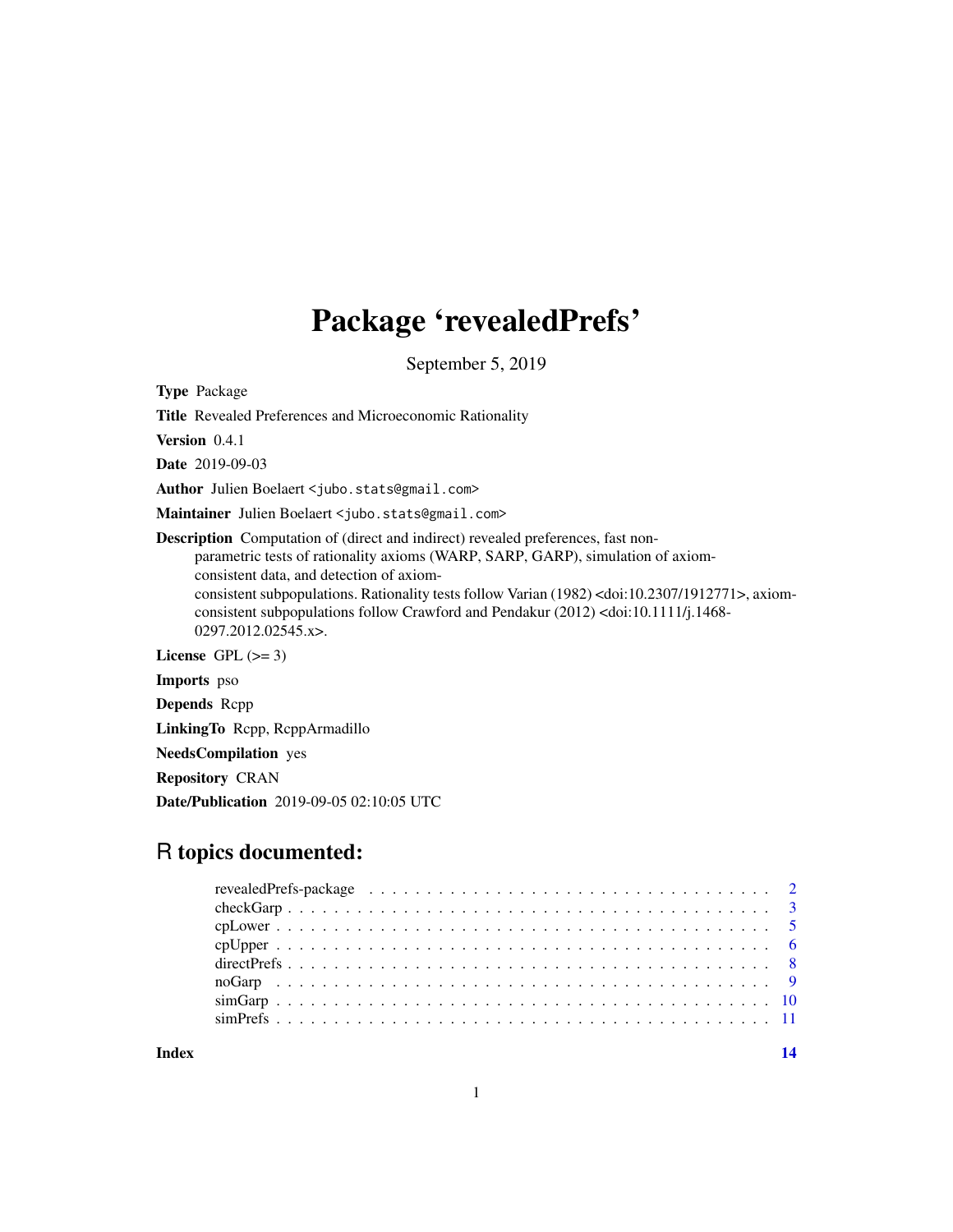<span id="page-1-0"></span>revealedPrefs-package *Revealed Preferences and Microeconomic Rationality*

#### Description

Computation of (direct and indirect) revealed preferences, fast non-parametric tests of rationality axioms (WARP, SARP, GARP), simulation of axiom-consistent data, and detection of axiomconsistent subpopulations. Rationality tests follow Varian (1982) <doi:10.2307/1912771>, axiomconsistent subpopulations follow Crawford and Pendakur (2012) <doi:10.1111/j.1468-0297.2012.02545.x>.

#### Details

This package is meant for the analysis of (quantity, price) data, eg. of bundles of goods and corresponding prices. It features fast algorithms that make the analysis of large datasets feasible.

Functions directPrefs and indirectPrefs compute revealed preferences.

Functions checkWarp, checkSarp, checkGarp perform fast non-parametric tests of rationality using the corresponding rationality axioms.

Functions simWarp, simSarp, simGarp and simPrefs generate simulated data consistent with a rationality axiom or with a given preference matrix.

Functions cpLower and cpUpper generate Crawford-Pendakur type bounds on the number of subpopulations and provide the corresponding clusterings.

## Author(s)

Julien Boelaert <jubo.stats@gmail.com>

Maintainer: Julien Boelaert <jubo.stats@gmail.com>

## References

Varian, H. R. (1982) The Nonparametric Approach to Demand Analysis, *Econometrica*, 50(4):945- 973.

Varian, H. R. (1984) *Microeconomic Analysis*. New York/London: Norton, 2nd edition, pp 141-143.

Crawford, I. and Pendakur, K. (2013). How many types are there? *The Economic Journal*, 123(567):77- 95.

#### See Also

See [directPrefs](#page-7-1) for computation of preferences, [checkGarp](#page-2-1) for rationality tests, simGarp for data generation, and [cpUpper](#page-5-1) for clustering of data into non-violating subsets.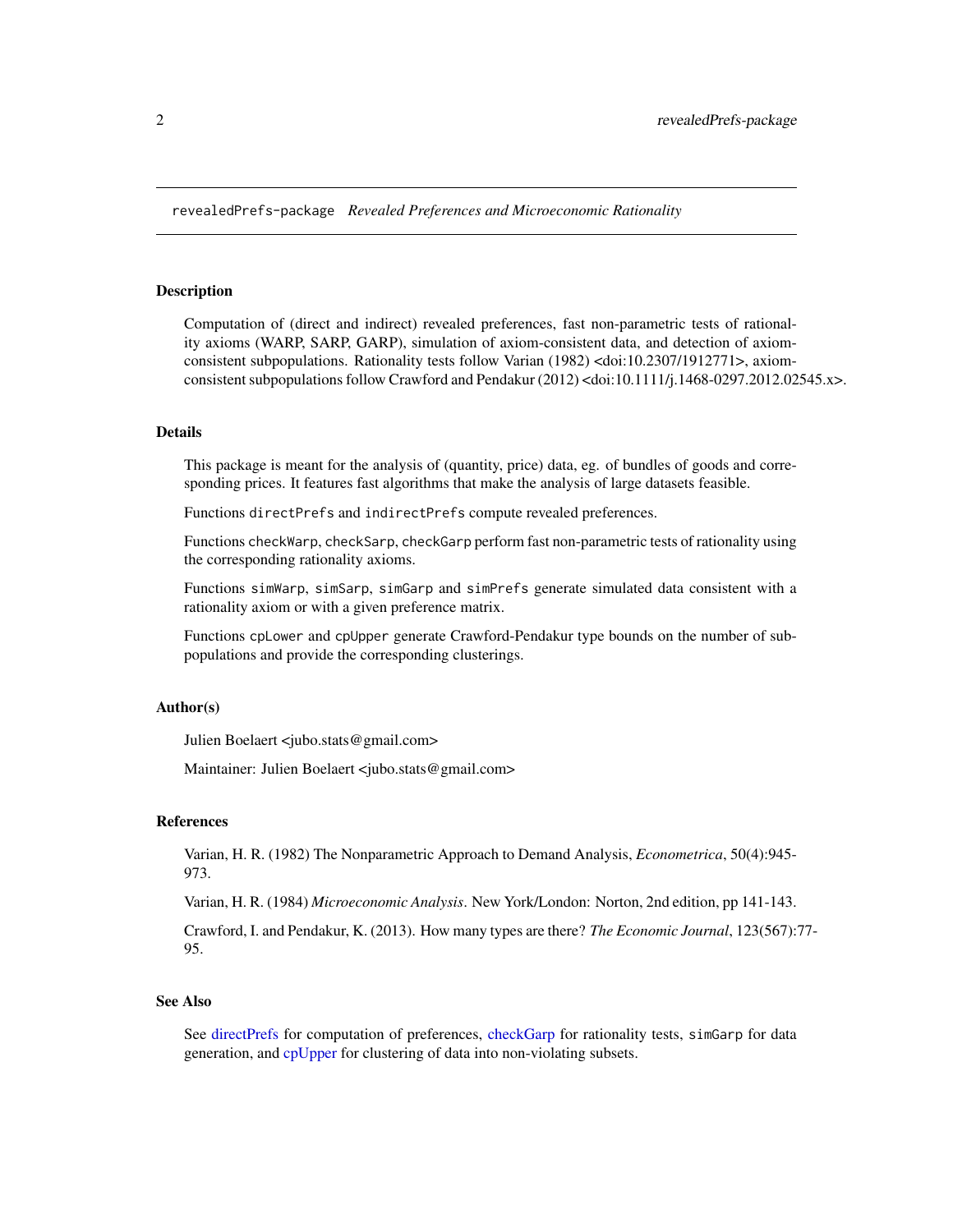#### <span id="page-2-0"></span>checkGarp 3

## Examples

```
# Compute preferences and check rationality on a GARP-violating dataset:
data(noGarp)
indirectPrefs(noGarp$x, noGarp$p)
checkGarp(noGarp$x, noGarp$p)
# Cluster dataset into GARP-consistent subpopulations:
cpUpper(noGarp$x, noGarp$p)
```
<span id="page-2-1"></span>checkGarp *Non-parametric tests of rationality axioms (WARP, SARP, GARP).*

## **Description**

Functions for non-parametric tests of compliance with rationality axioms.

Functions checkWarp, checkSarp and checkGarp perform exact tests of the Weak Axiom of Revealed Preferences (WARP), the Strong Axiom of Revealed Preferences (SARP) and the Generalized Axiom of Revealed Preferences (GARP) respectively, to check whether the given data are consistent with utility maximization.

## Usage

```
checkWarp(x, p, afriat.par= 1)
checkSarp(x, p, afriat.par= 1, method= c("deep", "floyd"))
checkGarp(x, p, afriat.par= 1, method= c("floyd"))
## S3 method for class 'axiomTest'
print(x, \ldots)## S3 method for class 'axiomTest'
summary(object, ...)
```
## Arguments

| $\times$   | data frame or matrix containing the observed quantities, where each row corre-<br>sponds to an observation and the columns are types of goods, or an object of<br>class axiom Test for use with print, |
|------------|--------------------------------------------------------------------------------------------------------------------------------------------------------------------------------------------------------|
| p          | data frame or matrix (of same dimensions as x) containing the corresponding<br>prices.                                                                                                                 |
| afriat.par | the Afriat parameter, real number in $[0,1]$ , which allows a certain level of error<br>in the optimization of choices; default is 1, ie. no optimization error allowed,                               |
| method     | character string: "deep" for depth-first search (default for Sarp), "floyd" for<br>Floyd-Warshall algorithm (can be very slow for large datasets when no viola-<br>tions are present),                 |
| object     | an object of class axiom Test as returned by eg. check Warp,                                                                                                                                           |
|            | additional arguments passed to the print and summary methods (unused).                                                                                                                                 |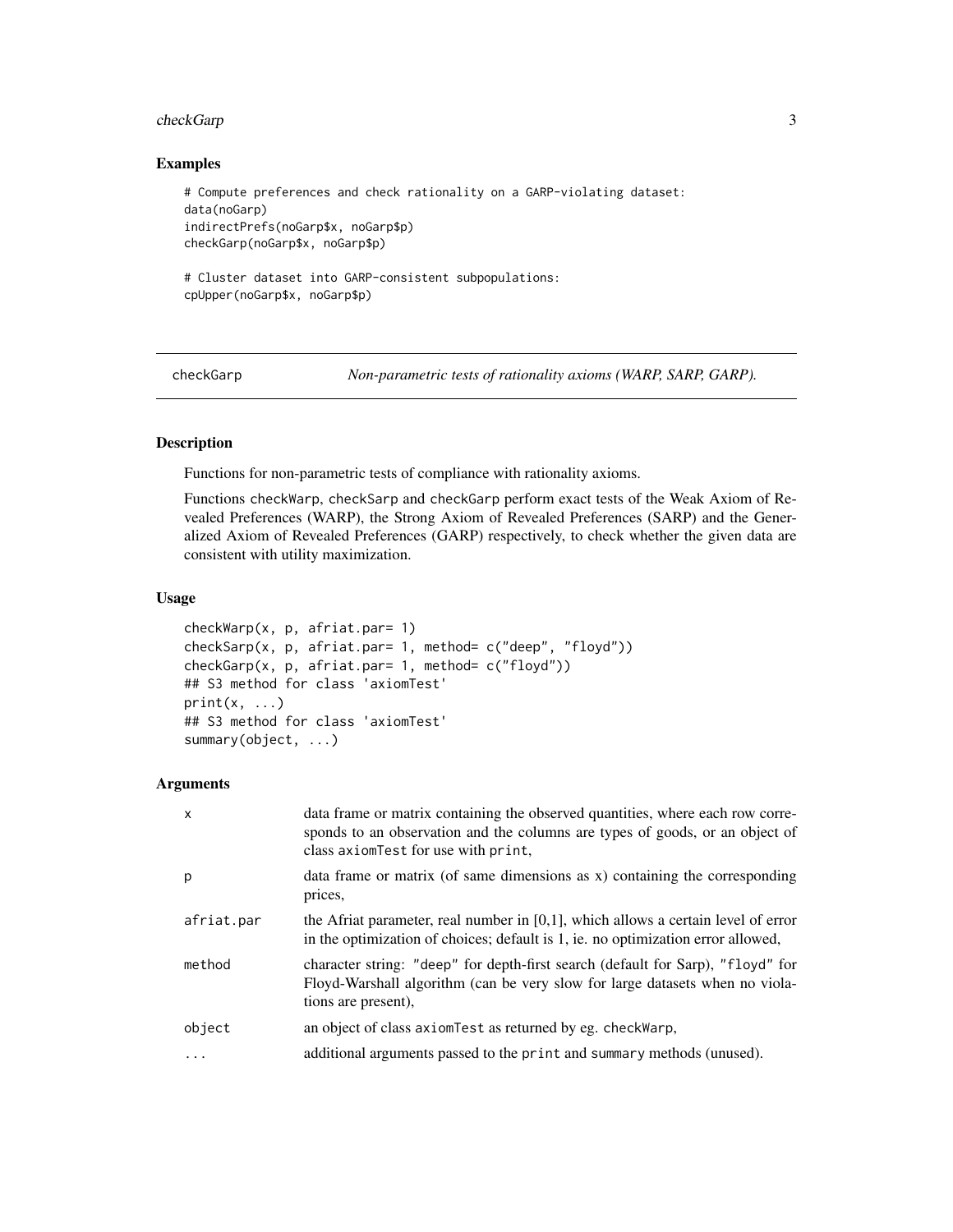## Details

Rationality axioms can be summarized as follows:

WARP: if X directly prefered to Y and X is not equal to Y, then Y cannot be directly prefered to X (WARP is a necessary condition for the existence of a single-valued utility-maximizing demand function consistent with the data).

SARP: if  $X$  (in)directly prefered to  $Y$  and  $X$  is not equal to  $Y$ , then  $Y$  cannot be (in)directly prefered to X (SARP is a necessary and sufficient condition for the existence of a single-valued utilitymaximizing demand function consistent with the data).

GARP: if X (in)directly prefered to Y, then Y cannot be strictly directly prefered to X (GARP is a necessary and sufficient condition for the existence of a (possibly multiple-valued) utilitymaximizing demand function consistent with the data).

If WARP or GARP are violated, then SARP is also violated.

Testing of WARP is straightforward by pairwise comparison of revealed preferences. GARP is tested using the Floyd-Warshall algorithm to find the transitive closure of the direct preference relationship. SARP can be tested either using the Floyd-Warshall algorithm, or using a depth-first search that systematically explores the preference relationship in search of a violating cycle.

## Value

Functions checkWarp, checkSarp and checkGarp return an object of class axiomTest which may contain the following elements:

| logical value, TRUE if a violation was found,                                                                                              |  |  |
|--------------------------------------------------------------------------------------------------------------------------------------------|--|--|
| last path taken during depth-first search,                                                                                                 |  |  |
| (for deep method) vector of logical values indicating the strictness of direct<br>preference relations in the last path taken,             |  |  |
| vector of indices of axiom-violating observations (only the first violators that<br>were found are reported, this is not a complete list), |  |  |
| vector of logical values indicating whether the preferences between reported<br>violators (or path) are strict or not,                     |  |  |
| direct.violation                                                                                                                           |  |  |
| logical value, TRUE if a violation was found in direct preferences,                                                                        |  |  |
| the violated or non-violated rationality axiom,                                                                                            |  |  |
| method used for the non-parametric test,                                                                                                   |  |  |
| Afriat parameter used in the algorithm.                                                                                                    |  |  |
|                                                                                                                                            |  |  |

## Author(s)

Julien Boelaert <jubo.stats@gmail.com>

#### References

Varian, H. R. (1982) The Nonparametric Approach to Demand Analysis, *Econometrica*, 50(4):945- 973.

Varian, H. R. (1984) *Microeconomic Analysis*. New York/London: Norton, 2nd edition, pp 141-143.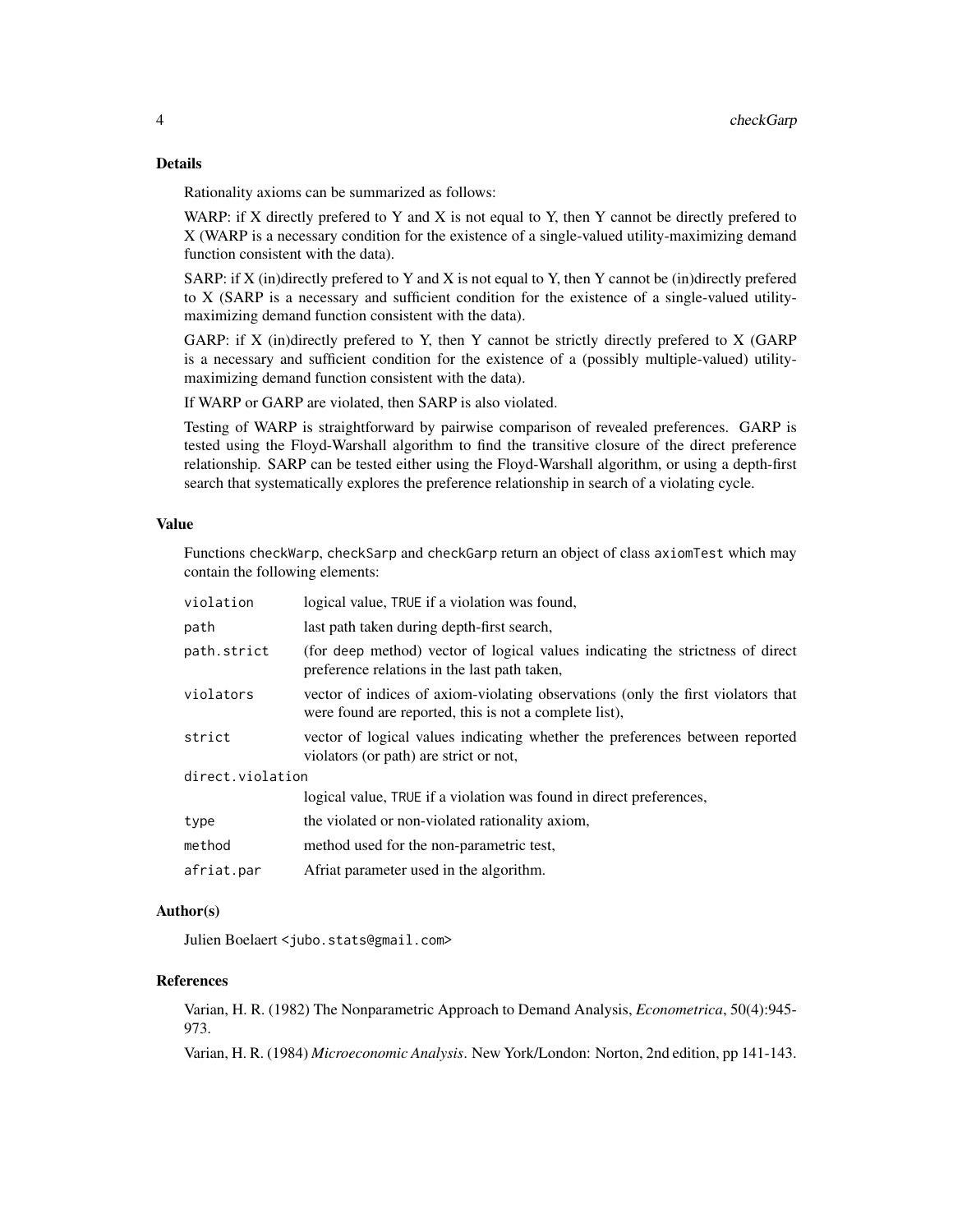#### <span id="page-4-0"></span>cpLower 5

## Examples

```
# Check axioms for GARP-violating data:
data(noGarp)
summary(checkGarp(noGarp$x, noGarp$p))
# Check axioms for SARP-consistent data:
data(okSarp)
summary(checkSarp(okSarp$x, okSarp$p))
```
<span id="page-4-1"></span>cpLower *Lower bound on the number of GARP-consistent subpopulations.*

## Description

The cpLower function computes a Crawford-Pendakur type lower bound on the number of GARPconsistent subpopulations by creating a set of pairwise GARP-violating observations.

## Usage

```
cpLower(x, p, times= 1, afriat.par= 1)
## S3 method for class 'lowerBound'
print(x, \ldots)## S3 method for class 'lowerBound'
summary(object, ...)
```
## Arguments

| data frame or matrix containing the observed quantities, where each row corre-<br>sponds to an observation and the columns are types of goods, or an object of<br>class lowerBound to be used with print, |
|-----------------------------------------------------------------------------------------------------------------------------------------------------------------------------------------------------------|
| data frame or matrix (of same dimensions as x) containing the corresponding<br>prices,                                                                                                                    |
| number of times the algorithm is run (the final result is the best of times results,<br>ie. highest number of clusters found),                                                                            |
| the Afriat parameter, a real number in $[0,1]$ , which allows a certain level of error<br>in the optimization of choices; default is 1, ie. no optimization error allowed,                                |
| object of class lower Bound as returned by cplower,                                                                                                                                                       |
| additional arguments passed to the print and summary methods (unused).                                                                                                                                    |
|                                                                                                                                                                                                           |

## Details

For each run of the algorithm, a random permutation of the observations is drawn, and one by one each observation is pairwise-tested against all previously found violators. If the current observation is found pairwise-inconsistent with all previously found violators it is added to the set of violators.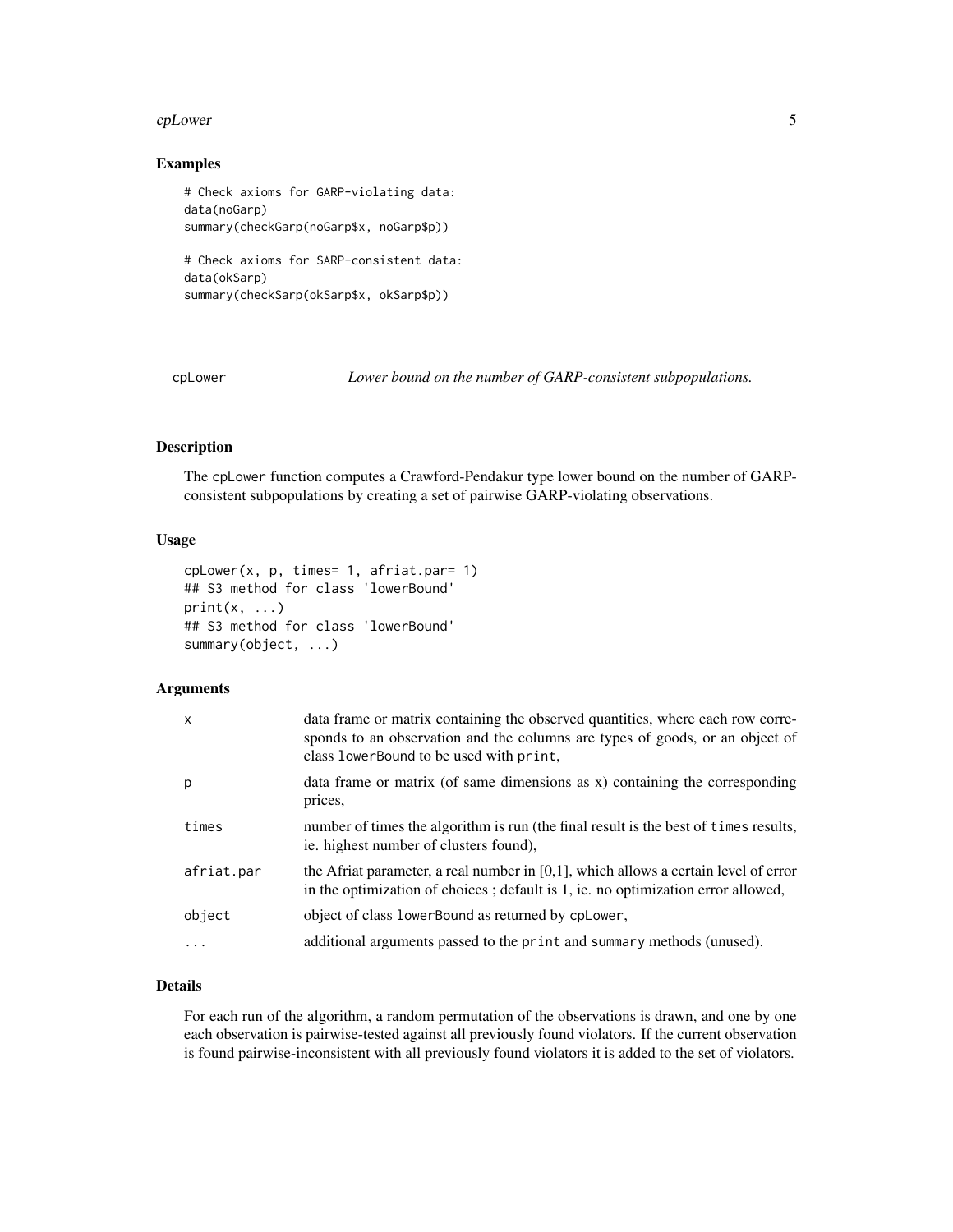## <span id="page-5-0"></span>Value

cpLower returns an object of class lowerBound which contains the following elements:

| violators    | numeric vector containing the indices of observations that are pairwise GARP-<br>inconsistent.            |
|--------------|-----------------------------------------------------------------------------------------------------------|
| n.clust      | lower bound on the number of types,                                                                       |
| hist.n.types | numeric vector containing the history of numbers of types found during multiple<br>runs of the algorithm. |
| n.types      | lower bound on the number of types,                                                                       |
| afriat.par   | Afriat parameter used in the algorithm.                                                                   |

## Author(s)

Julien Boelaert <jubo.stats@gmail.com>

#### References

Crawford, I. and Pendakur, K. (2013). How many types are there? *The Economic Journal*, 123(567):77- 95.

## See Also

See [cpUpper](#page-5-1) for the upper bound on the number of types.

## Examples

# Lower bound for GARP-violating data: data(noGarp) cp.low <- cpLower(noGarp\$x, noGarp\$p) cp.low cp.low\$violators

<span id="page-5-1"></span>cpUpper *Upper bound on the number of GARP-consistent subpopulations and clustering.*

## Description

The cpUpper function computes a Crawford-Pendakur type upper bound on the number of GARPconsistent subpopulations, and performs clustering of the data.

## Usage

```
cpUpper(x, p, times= 1, afriat.par= 1, method= c("fastfloyd", "floyd"))
## S3 method for class 'upperBound'
print(x, \ldots)## S3 method for class 'upperBound'
summary(object, ...)
```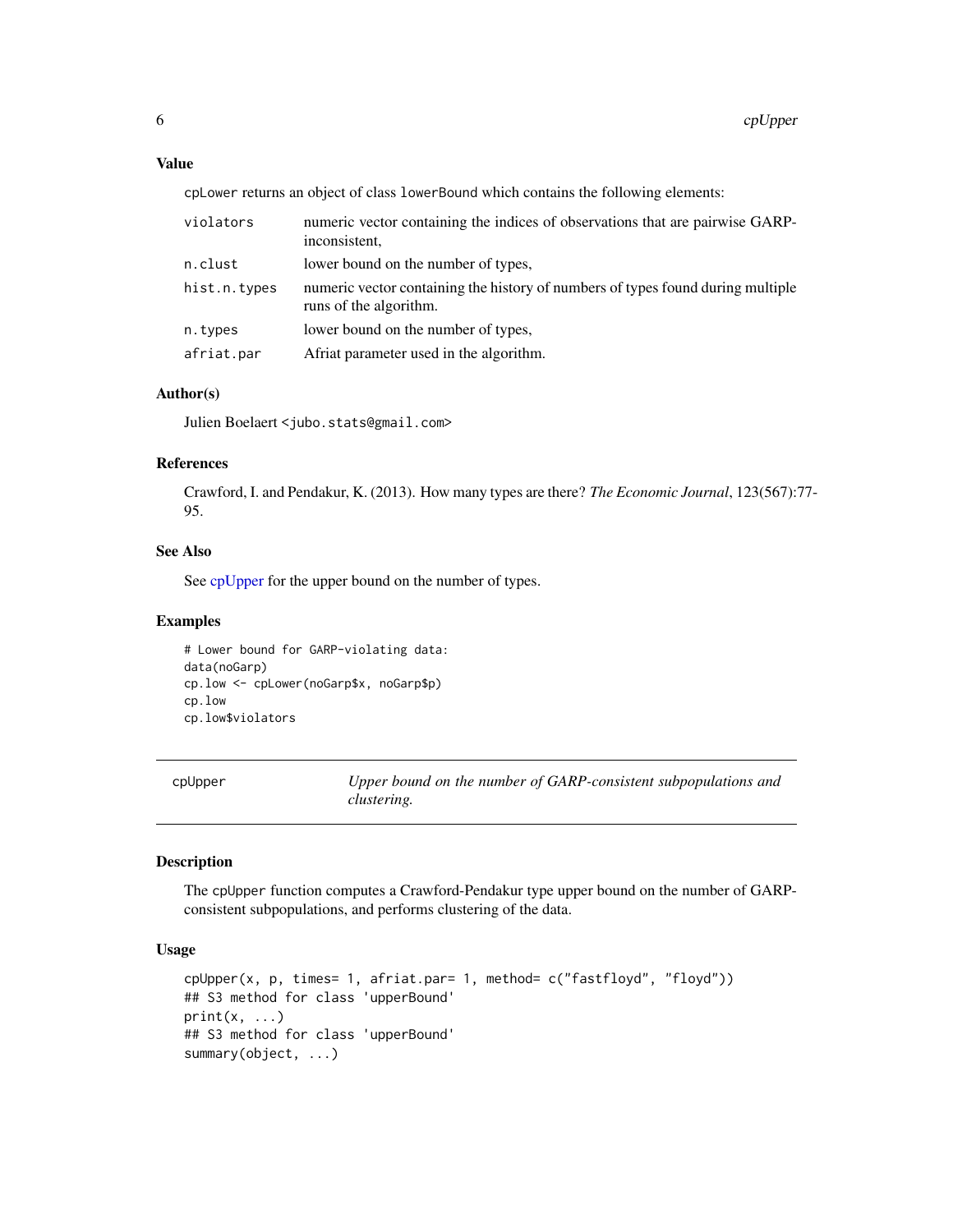#### cpUpper 7

## Arguments

| X          | data frame or matrix containing the observed quantities, where each row corre-<br>sponds to an observation and the columns are types of goods, or an object of<br>class upper Bound to be used with print, |
|------------|------------------------------------------------------------------------------------------------------------------------------------------------------------------------------------------------------------|
| р          | data frame or matrix (of same dimensions as $x$ ) containing the corresponding<br>prices,                                                                                                                  |
| times      | number of times the algorithm is run (the final result is the best of times results,<br>ie. lowest number of clusters found), default is 1,                                                                |
| afriat.par | the Afriat parameter, a real number in $[0,1]$ , which allows a certain level of error<br>in the optimization of choices; default is 1, ie. no optimization error allowed,                                 |
| method     | character string: "fastfloyd" or "floyd" (see Details). Default "fastfloyd".                                                                                                                               |
| object     | an object of class upper Bound as returned by cpupper,                                                                                                                                                     |
| .          | additional arguments passed to the print and summary methods (unused).                                                                                                                                     |

## Details

For each run of the algorithm, a random permutation of the observations is drawn, and one by one each observation is associated with the biggest cluster that can include it while preserving consistency with the GARP rationality axiom. If no cluster is compatible with a given observation a new cluster is created to accomodate it.

Three methods are available: "fastfloyd" (default) uses an iterative variant of the Floyd-Warshall algorithm, in which the check of consistency of the current observation with a given cluster is done in a single step of the Floyd-Warshall algorithm. Much faster than "floyd".

"floyd" uses the algorithm described in Crawford and Pendakur (2013): at each step the complete Floyd-Warshall algorithm is run to check whether each cluster can accomodate the current observation.

## Value

cpUpper returns an object of class upperBound which contains the following elements:

| clustering   | numeric vector with length equal to number of observations, containing the clus-<br>ter number of each observation, |
|--------------|---------------------------------------------------------------------------------------------------------------------|
| cluster.pop  | numeric vector containg the numbers of observations allocated to each cluster,                                      |
| hist.n.types | numeric vector containing the history of numbers of clusters found during mul-<br>tiple runs of the algorithm.      |
| n.types      | upper bound on the number of types,                                                                                 |
| afriat.par   | Afriat parameter used in the algorithm.                                                                             |

## Note

Warning: cpUpper can be very slow for large datasets (eg. more than 1000 observations).

## Author(s)

Julien Boelaert <jubo.stats@gmail.com>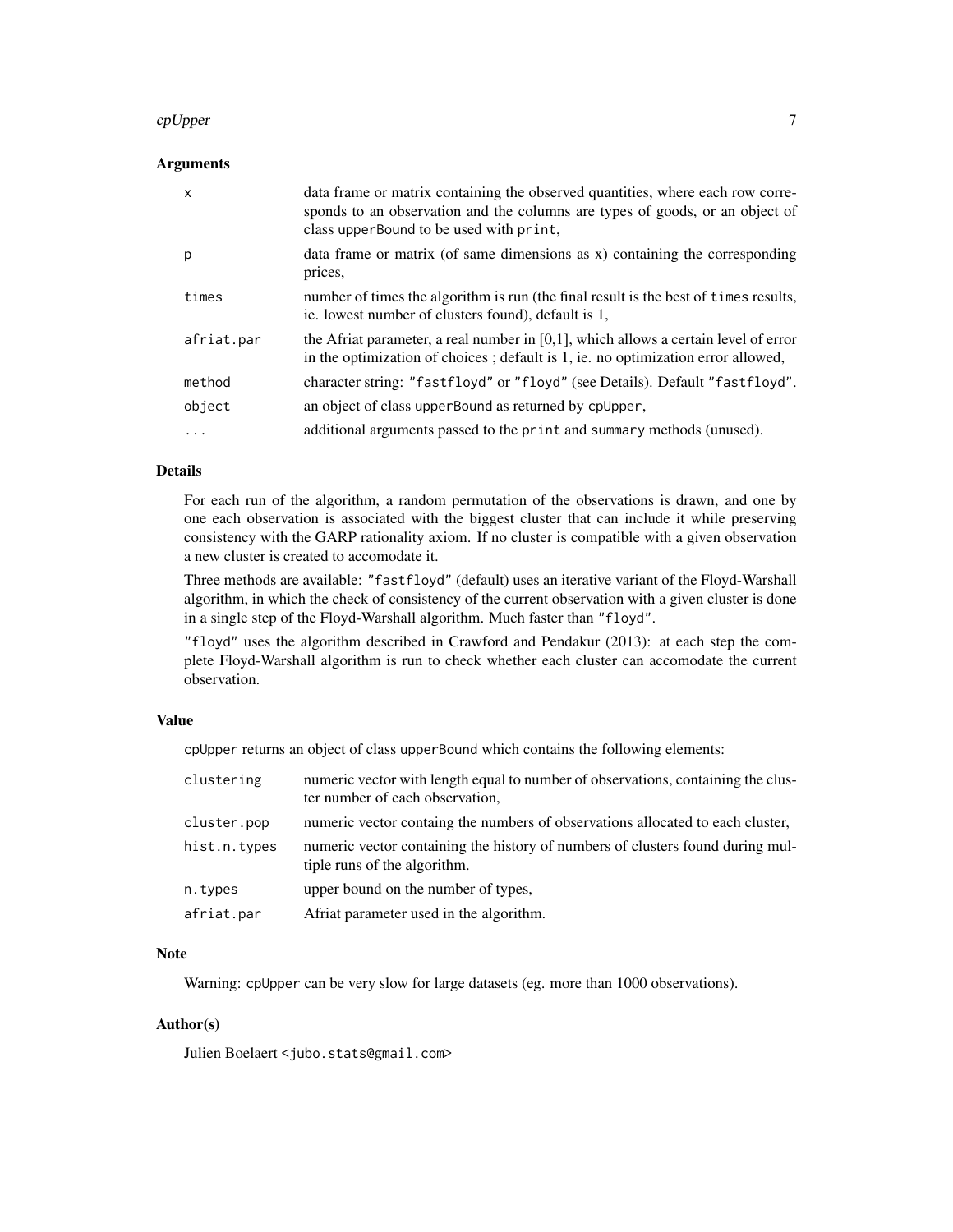## <span id="page-7-0"></span>References

Crawford, I. and Pendakur, K. (2013). How many types are there? *The Economic Journal*, 123(567):77- 95.

## See Also

See [cpLower](#page-4-1) for the lower bound on number of types.

## Examples

```
# Cluster GARP-violating data:
data(noGarp)
cp.up <- cpUpper(noGarp$x, noGarp$p)
cp.up$clustering
```
<span id="page-7-1"></span>directPrefs *Compute direct and indirect revealed preferences.*

## Description

The directPrefs function computes direct revealed preferences, the indirectPrefs function computes indirect revealed preferences.

#### Usage

```
directPrefs(x, p, afriat.par= 1)
indirectPrefs(x, p, afriat.par= 1)
```
## Arguments

| $\mathsf{x}$ | data frame or matrix containing the observed quantities, where each row corre-                                                                                           |
|--------------|--------------------------------------------------------------------------------------------------------------------------------------------------------------------------|
|              | sponds to an observation and the columns are types of goods.                                                                                                             |
| p            | data frame or matrix (of same dimensions as x) containing the corresponding<br>prices.                                                                                   |
| afriat.par   | the Afriat parameter, real number in $[0,1]$ , which allows a certain level of error<br>in the optimization of choices; default is 1, ie. no optimization error allowed. |

## Details

Direct preferences are directly computed from matrix multiplication of prices and quantities. Indirect preferences are computed using a variant of the Floyd-Warshall algorithm.

## Value

A matrix of direct or indirect revealed preferences:

| prefs[i, $i$ ] = 0 if bundle i is not revealed prefered to bundle $i$     |
|---------------------------------------------------------------------------|
| prefs[i, j] = 1 if bundle i is revealed prefered to bundle j              |
| $prefix[i, i] = 2$ if bundle i is strictly revealed preferred to bundle i |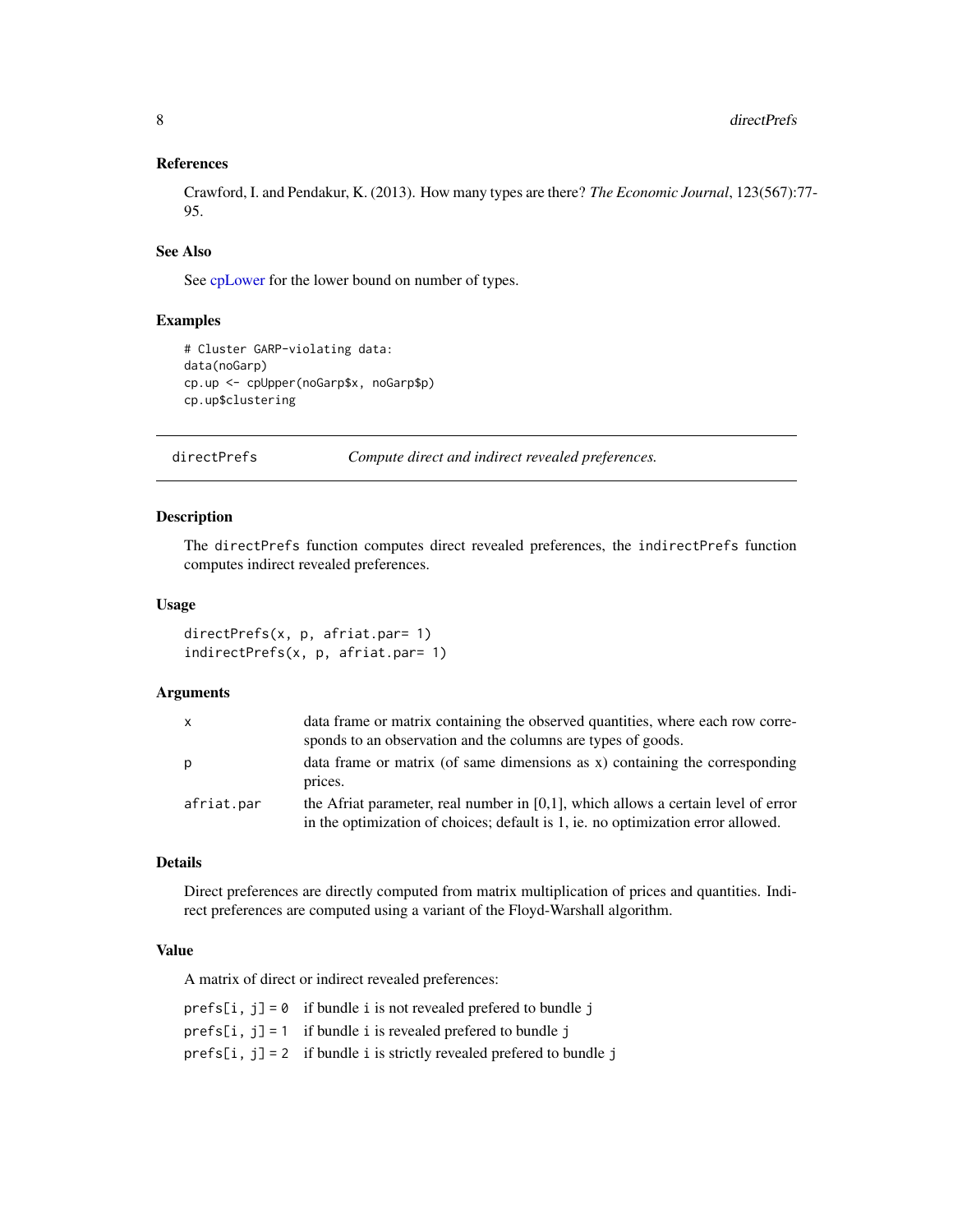#### <span id="page-8-0"></span>noGarp 99, 2008, 2009, 2009, 2009, 2009, 2009, 2009, 2009, 2009, 2009, 2009, 2009, 2009, 2009, 2009, 2009, 20

## Author(s)

Julien Boelaert <jubo.stats@gmail.com>

## References

Varian, H. R. (1984) *Microeconomic Analysis*. New York/London: Norton, 2nd edition, pp 141-143.

## Examples

```
# Compute direct and indirect preferences of SARP-violating data:
data(noSarp)
directPrefs(noSarp$x, noSarp$p)
indirectPrefs(noSarp$x, noSarp$p)
```
noGarp *revealedPrefs example datasets*

## Description

Toy examples to test for consistency with rationality axioms.

#### Usage

```
data(noGarp)
data(noWarp)
data(noSarp)
data(okSarp)
data(noAxiom)
```
## Format

Each dataset is a list of two matrices, named x and p, that contain quantities and prices, respectively. Each row is an observation, each column is a type of good.

## Details

Data in noAxiom violate WARP, GARP and SARP.

Data in noWarp violate WARP and SARP, but not GARP.

Data in noGarp violate GARP and SARP, but not WARP.

Data in noSarp violate SARP, but not WARP or GARP.

Data in okSarp are consistent with WARP, SARP and GARP.

## Author(s)

Julien Boelaert <jubo.stats@gmail.com>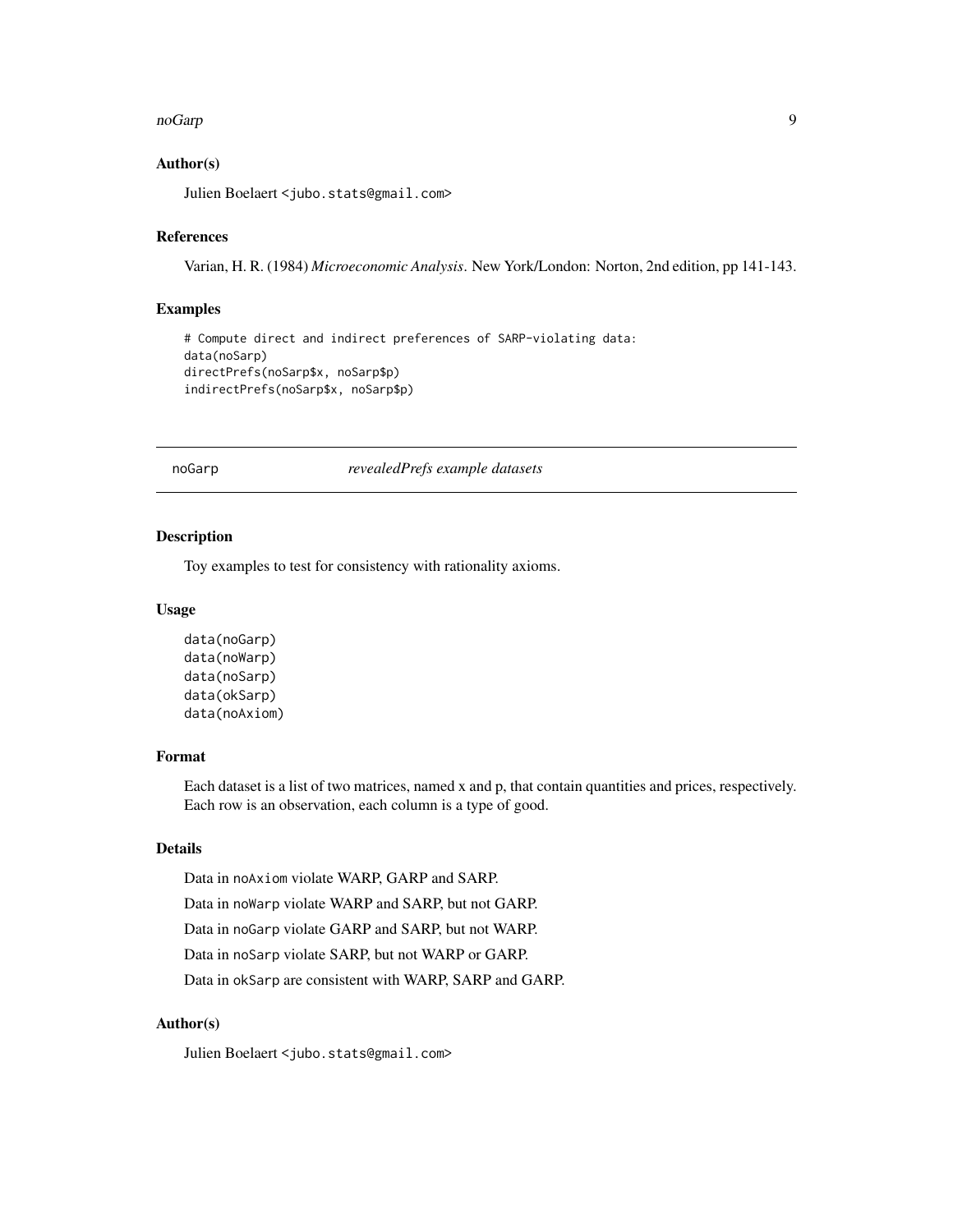## Examples

```
data(noWarp)
checkWarp(noWarp$x, noWarp$p)
```

| simGarp |  |
|---------|--|
|         |  |

Generate random data consistent with rationality axioms (WARP, *SARP, GARP).*

## **Description**

Functions for generating random data (prices and quantities) consistent with the chosen rationality axiom.

## Usage

```
simWarp(nobs, ngoods, afriat.par= 1, maxit= 10 * nobs,
        qmin= \theta, qmax= 1, pmin= \theta, pmax= 1)
simSarp(nobs, ngoods, afriat.par= 1, maxit= 10 * nobs,
        qmin= \theta, qmax= 1, pmin= \theta, pmax= 1)
simGarp(nobs, ngoods, afriat.par= 1, maxit= 10 * nobs,
        qmin= \theta, qmax= 1, pmin= \theta, pmax= 1)
```
## **Arguments**

| nobs       | the desired number of observations (number of rows in the quantities and prices<br>matrices),                                                                              |
|------------|----------------------------------------------------------------------------------------------------------------------------------------------------------------------------|
| ngoods     | the number of goods in the dataset (number of columns in the quantities and<br>prices matrices).                                                                           |
| afriat.par | the Afriat parameter, a real number in $[0,1]$ , which allows a certain level of error<br>in the optimization of choices; default is 1, ie. no optimization error allowed, |
| maxit      | maximum number of iterations (default to 10 times nobs),                                                                                                                   |
| qmin       | minimum quantities for each good,                                                                                                                                          |
| qmax       | maximum quantities for each good,                                                                                                                                          |
| pmin       | minimum prices for each good,                                                                                                                                              |
| pmax       | maximum prices for each good.                                                                                                                                              |

## Details

The data are iteratively incremented: at each iteration a new random observation (prices and quantities) is generated, and is accepted only if it is consistent with the previously accepted data, in which case it is added to the data. The random observations (price-quantities couples) are independently generated from uniform distributions in the support defined by qmin, qmax, and pmin, pmax.

For GARP and SARP the depth-first search method is used to check for consistency (a recursive search using only the new candidate observation as starting point), for WARP the candidate observation is pairwise checked against all previously accepted data.

<span id="page-9-0"></span>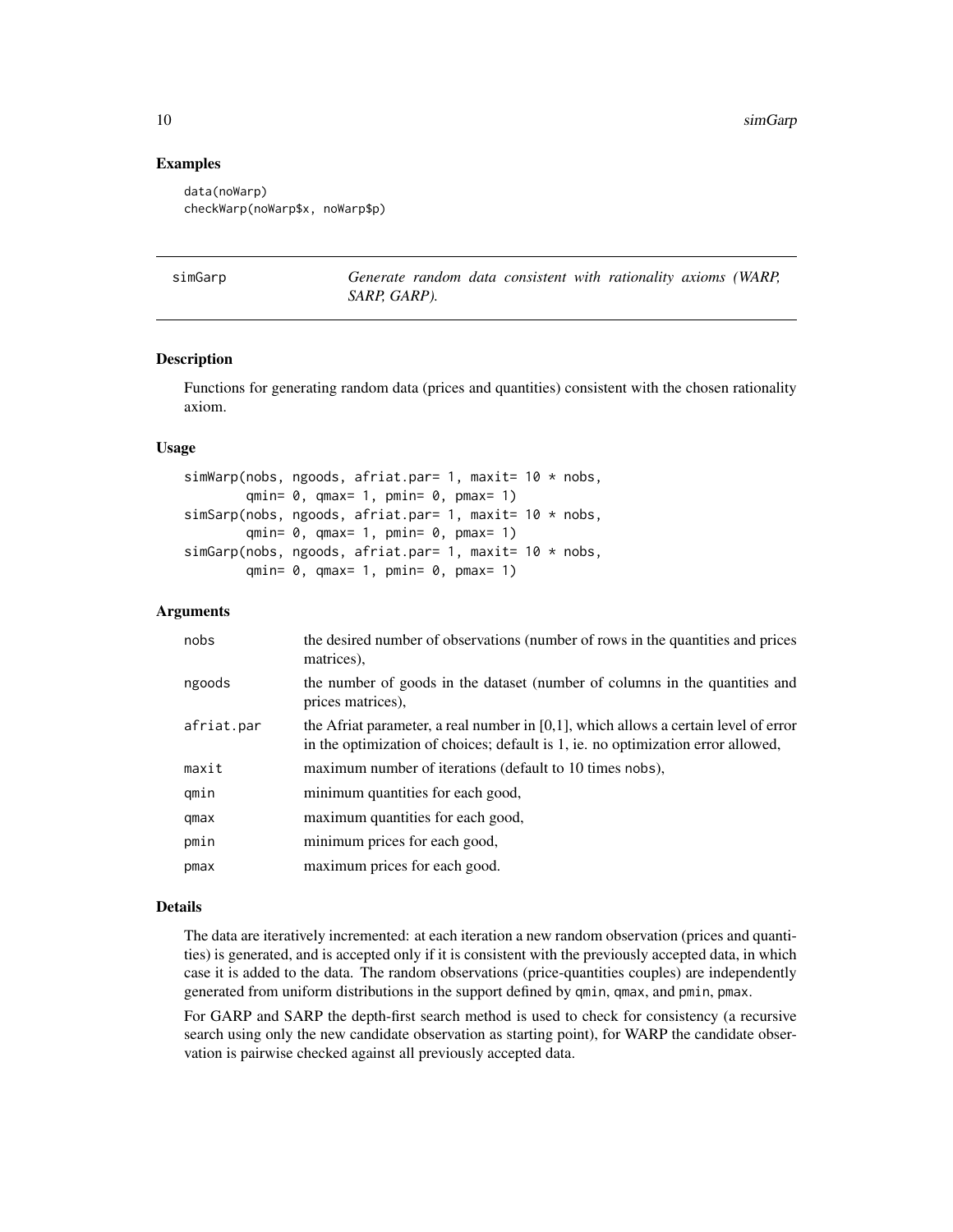#### <span id="page-10-0"></span>simPrefs 11

The algorithm stops if the desired number of observations nobs is reached. If the desired number of observations nobs is not reached in maxit iterations, a warning is issued and the function returns the largest dataset attained.

## Value

| x    | numeric matrix of generated quantities,            |
|------|----------------------------------------------------|
| р    | numeric matrix of generated prices,                |
| iter | number of iterations before the algorithm stopped, |
| nobs | number of generated observations.                  |

## Author(s)

Julien Boelaert <jubo.stats@gmail.com>

#### References

Varian, H. R. (1982) The Nonparametric Approach to Demand Analysis, *Econometrica*, 50(4):945- 973.

Varian, H. R. (1984) *Microeconomic Analysis*. New York/London: Norton, 2nd edition, pp 141-143.

## See Also

See [checkGarp](#page-2-1) for rationality tests.

## Examples

```
# Generate 100 WARP-consistent observations of 5 goods
simdata <- simWarp(100, 5)
summary(checkWarp(simdata$x, simdata$p))
summary(checkGarp(simdata$x, simdata$p))
```
simPrefs *Generate random data according to a given matrix of direct preferences.*

## Description

Function for generating random data (prices and quantities) consistent with a given direct preferences matrix.

#### Usage

```
simPrefs(pref.mat, ngoods, afriat.par= 1,
        qmin= 0, qmax= 1, pmin= 0, pmax= 1,
        maxit= 100, verbose= FALSE)
```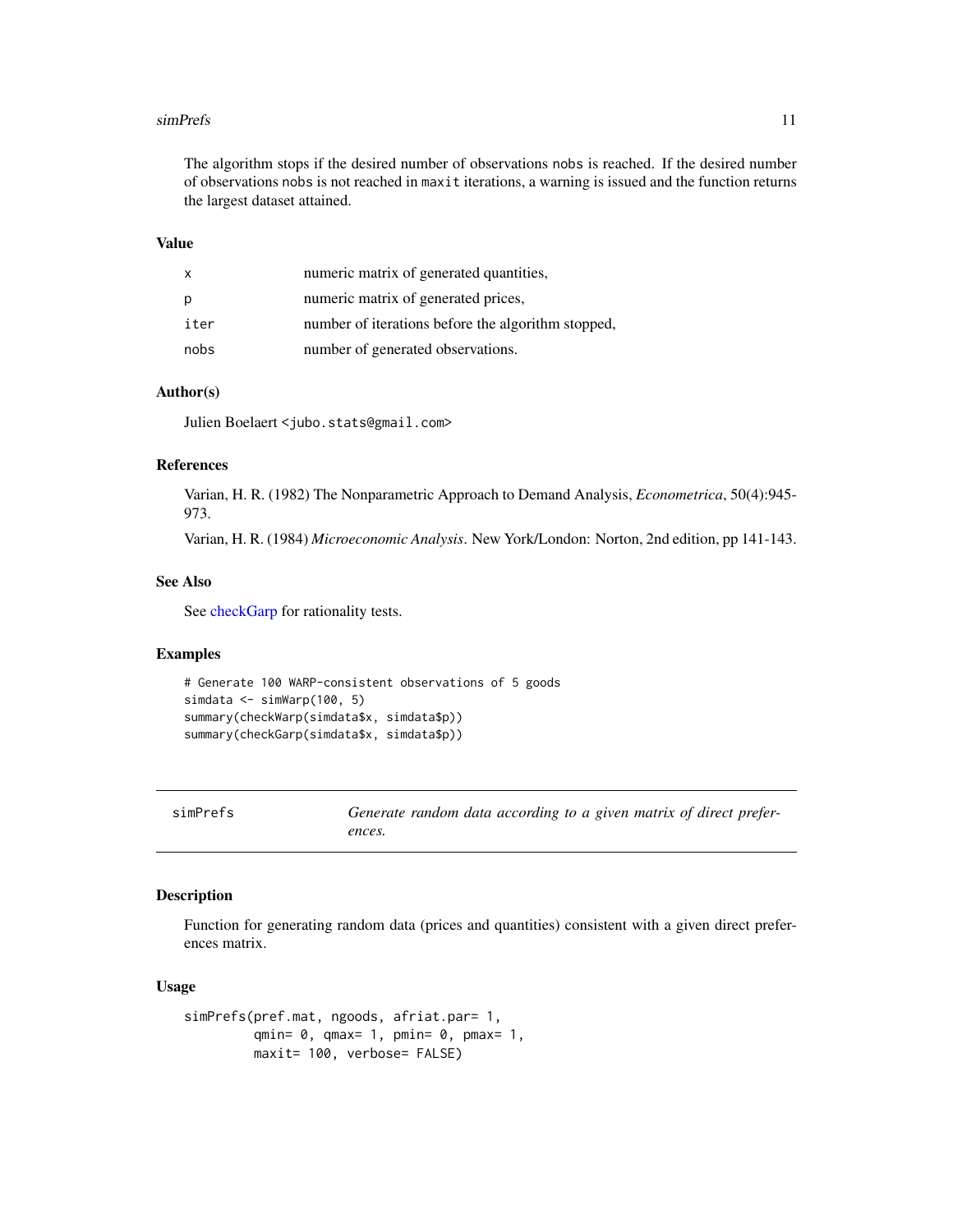## <span id="page-11-0"></span>**Arguments**

| pref.mat   | the desired matrix of direct preferences (must be a square matrix, see details),                                                                                           |
|------------|----------------------------------------------------------------------------------------------------------------------------------------------------------------------------|
| ngoods     | the number of goods in the dataset (number of columns in the quantities and<br>prices matrices).                                                                           |
| afriat.par | the Afriat parameter, a real number in $[0,1]$ , which allows a certain level of error<br>in the optimization of choices; default is 1, ie. no optimization error allowed, |
| gmin       | minimum quantities for each good,                                                                                                                                          |
| qmax       | maximum quantities for each good,                                                                                                                                          |
| pmin       | minimum prices for each good,                                                                                                                                              |
| pmax       | maximum prices for each good,                                                                                                                                              |
| maxit      | maximum number of iterations of the optimization algorithm (default to 100),                                                                                               |
| verbose    | logical value: if TRUE a trace of the optimization algorithm is printed.                                                                                                   |

## Details

The input pref.mat must be a square matrix, with number of rows equal to the number of desired observations. All entries must be either 0, 1, or 2. The interpretation of the matrix is the same as in function directPrefs:

 $pref.mat[i,j] = 0$  if bundle i is not revealed prefered to bundle j

 $pref.mat[i,j] = 1$  if bundle i is revealed prefered to bundle j

 $pref.mat[i,j] = 2$  if bundle i is strictly revealed prefered to bundle j.

All diagonal entries of pref.mat must be 1 (each bundle is revealed prefered to itself), except when afriat.par is strictly less than 1.

The simulated data (quantities and prices) are obtained by particle swarm optimization (of package pso). Fitness must reach 0 for the data to be consistent with the preference matrix. If optimization fails, a warning is issued.

## Value

| numeric matrix of generated quantities, or NULL if optimization fails, |
|------------------------------------------------------------------------|
| numeric matrix of generated prices, or NULL if optimization fails.     |

## Author(s)

Julien Boelaert <jubo.stats@gmail.com>

#### References

Varian, H. R. (1982) The Nonparametric Approach to Demand Analysis, *Econometrica*, 50(4):945- 973.

Varian, H. R. (1984) *Microeconomic Analysis*. New York/London: Norton, 2nd edition, pp 141-143.

## See Also

See [directPrefs](#page-7-1) for computation of preferences.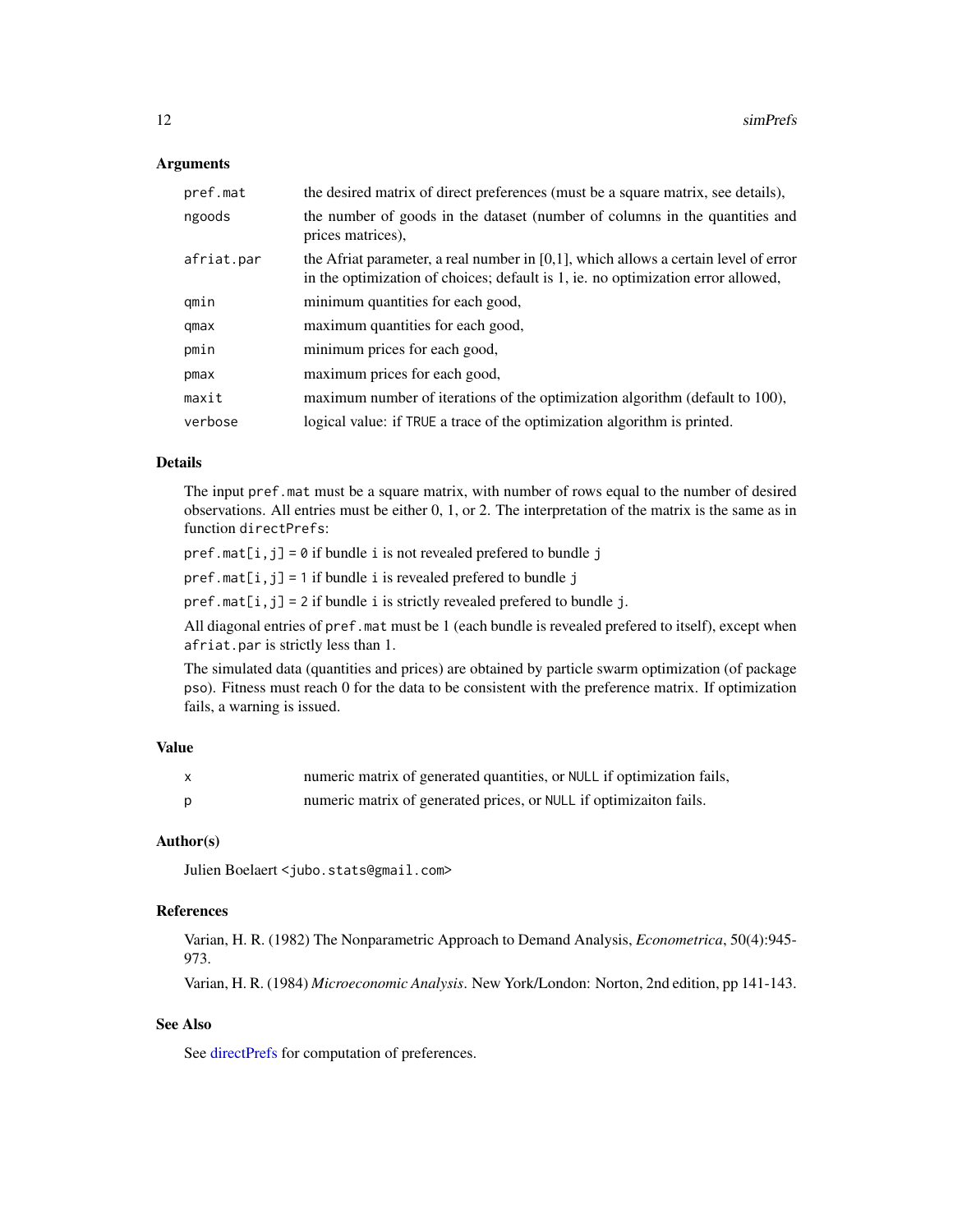#### simPrefs 13

## Examples

```
# Generate 3 observations of 5 goods, according to a given preference matrix
pref.mat <- matrix(c(1,0,0,2,1,0,2,2,1), 3)
simdata <- simPrefs(pref.mat = pref.mat, ngoods = 5)
```